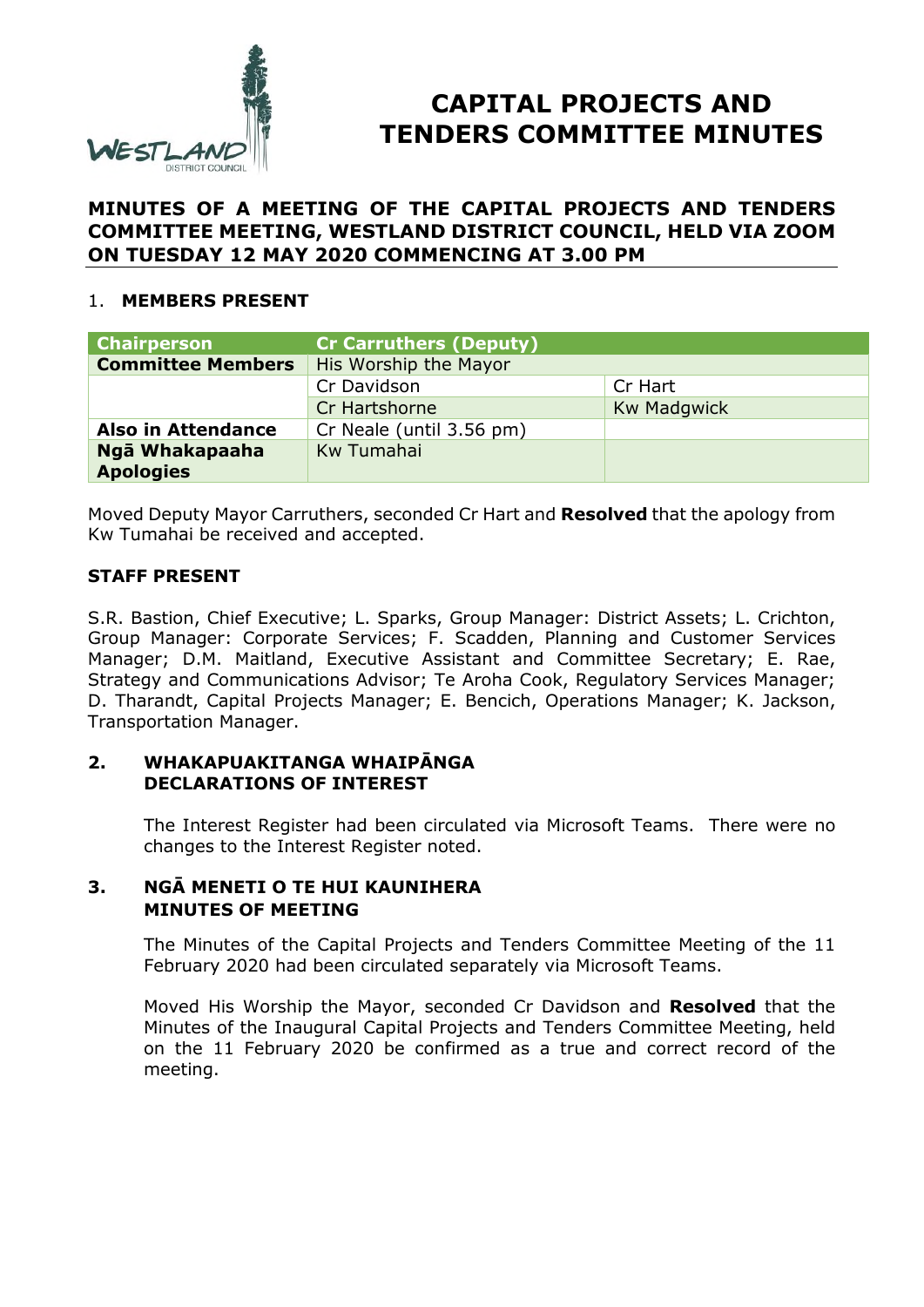## **4. ACTION LIST**

The Group Manager: District Assets went through the Action List and the following items were discussed:

- Pensioner Housing upgrade of one bathroom in the Pensioner Flat in Revell Street has been completed.
- Include \$40,000 for three bathroom upgrades at the Pensioner Flats in the 2020-2021 Draft Annual Plan.
- Establish a West Coast Wilderness Trail Subcommittee.

The Chief Executive advised that the intention is that the Westland Wilderness Trust will be dissolved.

## **5. NGĀ TĀPAETANGA PRESENTATIONS**

The Capital Projects Manager provided an update on all capital projects via a Powerpoint presentation that had been circulated via Microsoft Teams:

- Summary of Capital Projects 2019/20, 2020/2021
- Water Supplies
- Wastewater
- Stormwater and Solid Waste
- Leadership
- Transport
- Planning and Regulatory
- West Coast Wilderness Trail
- Leisure Services

Cr Davidson asked what the tender process being used for the capital projects is. The Capital Projects Manager advised that the tender process depends largely on the total value of the project.

Moved Cr Hartshorne, seconded Cr Davidson and **Resolved** that the Powerpoint presentation and verbal update from the Capital Projects Manager be received.

#### **6. PŪRONGO KAIMAHI STAFF REPORTS**

## **6.1 Carnegie Building Report**

The Group Manager: District Assets spoke to this item and advised that the purpose of the report is to inform Committee Members of the progress made to date with the earthquake strengthening of the Carnegie Building Project and seek direction on how to progress.

Moved Cr Carruthers, seconded Cr Hart and **Resolved** that:

- A) The Capital Projects and Tenders Committee receive the report.
- B) The earthquake strengthening of the Carnegie Building be allowed to proceed with the condition of obtaining the sufficient external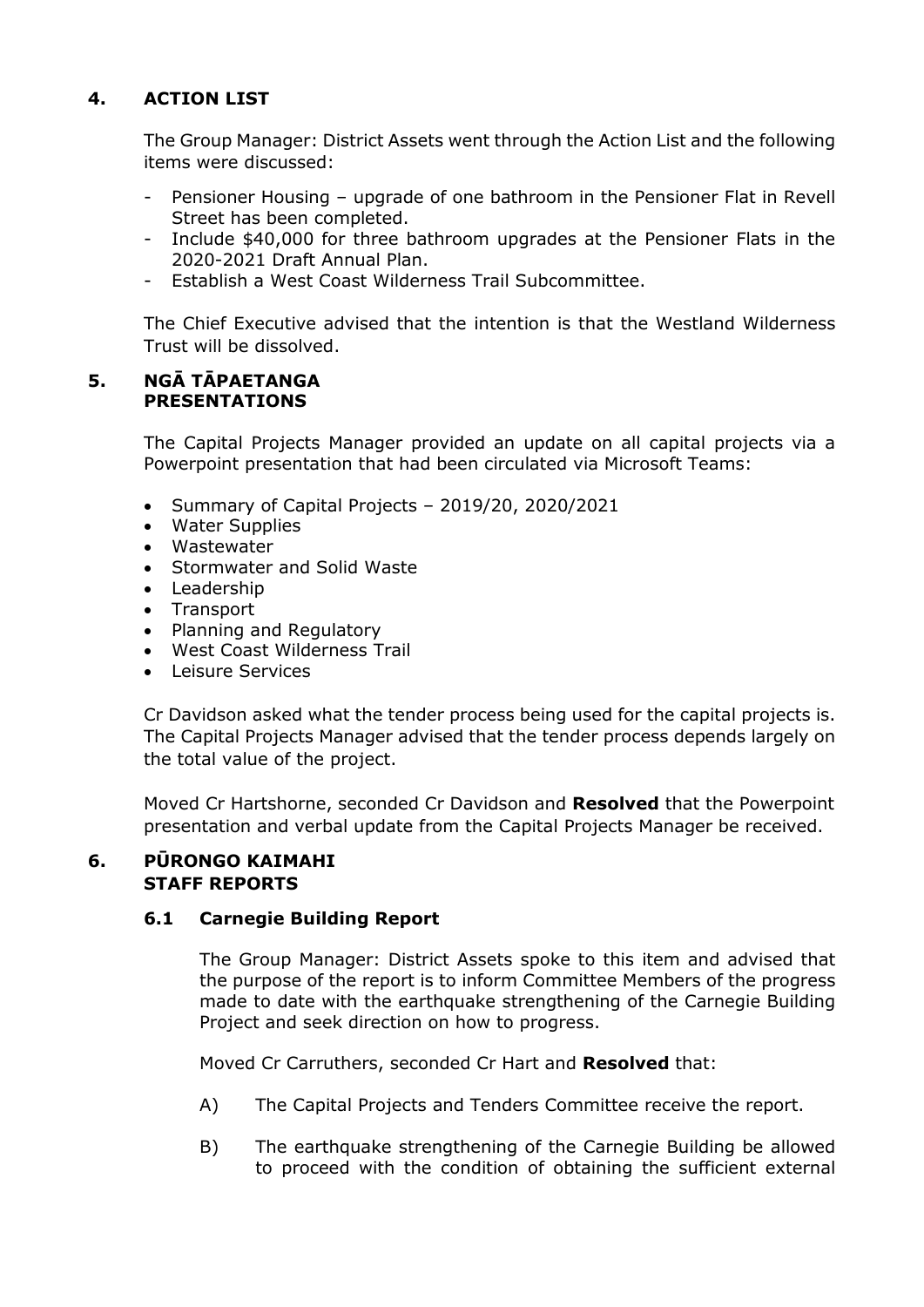funding to complete the entire scope of works, being the seismic strengthening requirements as well as meeting Museum standards.

*The following items were taken out of order to the Agenda papers:* 

## **6.2 Approval of Draft Terms of Reference for West Coast Wilderness Trail Sub-committee**

The Chief Executive spoke to this report and advised that the purpose of the report is to adopt the Terms of Reference and appoint members to the West Coast Wilderness Trail Sub-Committee.

Cr Davidson had previously expressed an interest in Chairing the West Coast Wilderness Trail Sub-Committee and had agreed to be nominated for the position. The appointment of the Chairperson of the West Coast Wilderness Trail Sub-Committee remains with the Chair of the Capital Projects and Tenders Committee. The Chair of the Capital Projects and Tenders Committee was requested to appoint Cr Davidson as the first Chair of the Sub-Committee.

Moved His Worship the Mayor, seconded Cr Hart and **Resolved** that the Capital Projects and Tenders Committee adopt the Terms of Reference of the West Coast Wilderness Trail Sub-Committee and appoint the following members:

- Chairperson
- Iwi Representation
- Ex-Officio Mayor
- Grey District Council Representative
- Chair West Coast Wilderness Trail Trust
- Trail Manager West Coast Wilderness Trail Trust
- Trustpower Representative
- Department of Conservation Hokitika Operations Manager (or representative)

## **6.3 Cost Plus Services Contract**

The Transportation Manager spoke to this item and provided background information on the contract models for the maintenance and service contract. Council currently uses the lump sum and measuring value. The proposal is that as contracts are renewed, Council moves towards a cost plus model.

The Chief Executive advised that the change will potentially require changes to the procurement process and procedures.

## **6.4 Local Supplier Preference**

The Transportation Manager spoke to this item and provided an update on the local supplier preference advising that this has come out of the COVID-19 situation on how tenders are evaluated to help stimulate local economies and help the local economies grow better.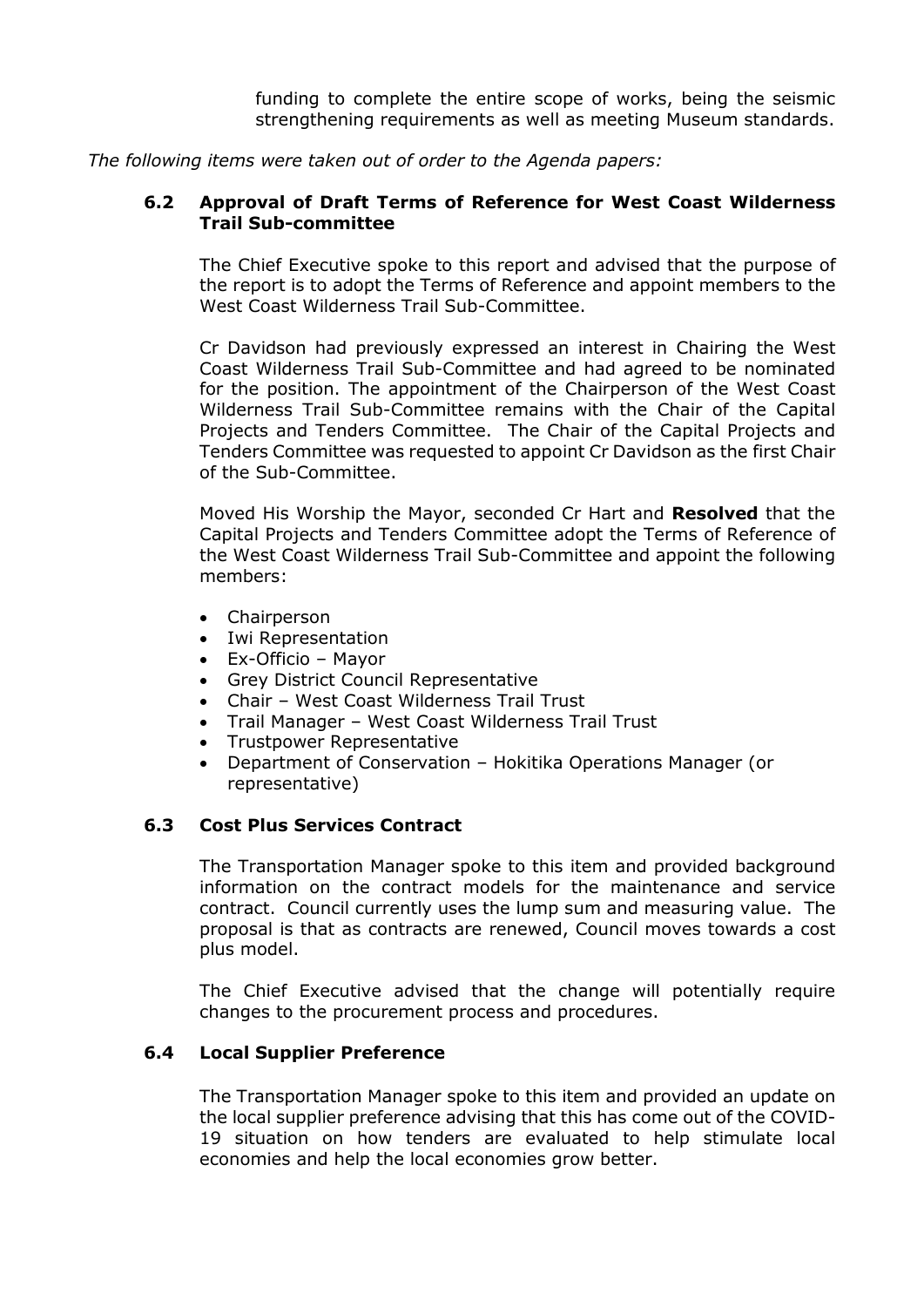Moved Deputy Mayor Carruthers, seconded His Worship the Mayor and **Resolved** that the Committee receives the verbal updates from the Transportation Manager regarding cost plus services contracts and local supplier preference.

# **7. KA MATATAPU TE WHAKATAUNGA I TE TŪMATANUI RESOLUTION TO GO INTO PUBLIC EXCLUDED**

(to consider and adopt confidential items)

Moved Cr Hart, seconded Cr Davidson and **Resolved** that Council confirm that the public were excluded from the meeting in accordance with Section 48, Local Government Official Information and Meetings Act 1987 at 4.36 pm.

The general subject of the matters to be considered while the public are excluded, the reason for passing this resolution in relation to each matter and the specific grounds under Section 48(1) of the Local Government Official Information and Meetings Act 1987 for the passing of the resolution are as follows:

| <b>Item</b><br>No. | <b>General subject</b><br>of each matter<br>to be considered  | <b>Reason</b><br>for<br>this<br>passing<br>resolution<br>in.<br>relation to each<br>matter | Ground(s)<br><b>Section</b><br>under<br>48(1) for the passing of this<br>resolution                                                                                                                                                     |
|--------------------|---------------------------------------------------------------|--------------------------------------------------------------------------------------------|-----------------------------------------------------------------------------------------------------------------------------------------------------------------------------------------------------------------------------------------|
| $\mathbf{1}$       | Confidential<br>Minutes<br>11 <sup>1</sup><br>February 2020   | Good reasons to<br>withhold<br>exist<br>under Section 7                                    | That the public conduct of the<br>relevant part of the proceedings<br>of the meeting would be likely to<br>the<br>disclosure<br>result<br>in<br>of<br>information for which good reason<br>or withholding exists.<br>Section $48(1)(a)$ |
| 2                  | Purchase of Land                                              | Good reasons to<br>withhold<br>exist<br>under Section 7                                    | That the public conduct of the<br>relevant part of the proceedings<br>of the meeting would be likely to<br>result<br>in<br>the<br>disclosure<br>of<br>information for which good reason<br>or withholding exists.<br>Section $48(1)(a)$ |
| 3                  | Hokitika<br>Parks,<br>Reserves<br>and<br>Cemetery<br>Contract | Good reasons to<br>withhold<br>exist<br>under Section 7                                    | That the public conduct of the<br>relevant part of the proceedings<br>of the meeting would be likely to<br>the<br>disclosure<br>result<br>in<br>of<br>information for which good reason<br>or withholding exists.<br>Section $48(1)(a)$ |
| 4                  | Special<br>Contract<br>Extension                              | Good reasons to<br>withhold<br>exist<br>under Section 7                                    | That the public conduct of the<br>relevant part of the proceedings<br>of the meeting would be likely to<br>result<br>in<br>the<br>disclosure<br>0f<br>information for which good reason<br>or withholding exists.<br>Section $48(1)(a)$ |